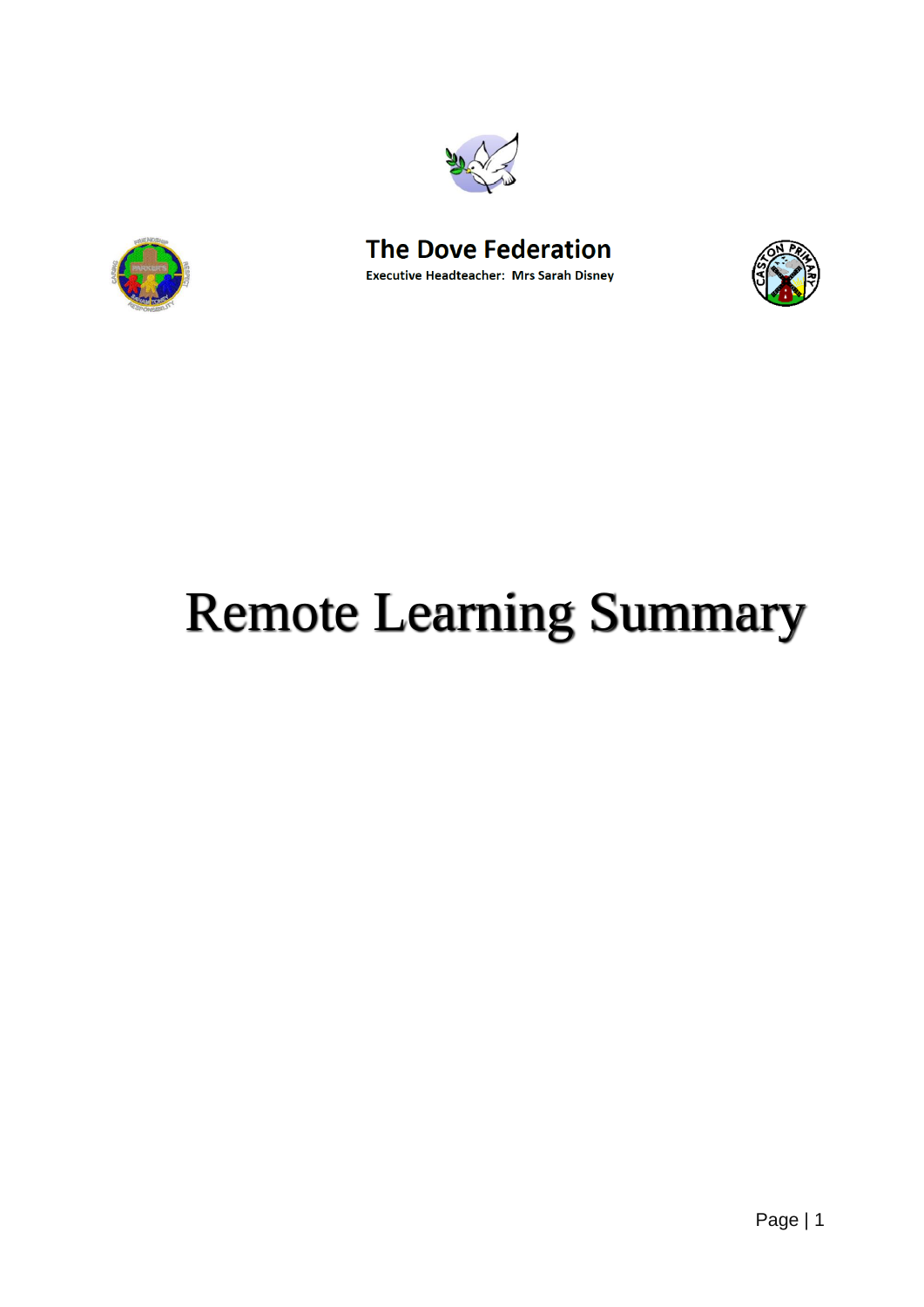# **Remote education provision: information for parents**

This information is intended to provide clarity and transparency to students and parents or carers about what to expect from remote education if local restrictions require entire cohorts (or bubbles) to remain at home.

For details of what to expect where individual students are self-isolating, please see the final section of this page.

## **The remote curriculum: what is taught to students at home**

A pupil's first day or two of being educated remotely might look different from our standard approach, while we take all necessary actions to prepare for a longer period of remote teaching.

## **What should my child expect from immediate remote education in the first day or two of students being sent home?**

#### Key Stage 2 Home Learning

In Key Stage 2, we will be setting daily English and maths. During the week, we will also be setting reading tasks, spellings, mental maths, science, RE, topic, computing and modern foreign languages.

We will be blocking music, art/DT and RSHE to teach once the children are back at school.

Teachers will be uploading pre-recorded teaching inputs for the pupils to watch at home, teaching videos, online tasks, teaching PowerPoints as well as some independent tasks for the pupils to complete. Please note that provided resources will not be the same for each lesson.

#### Key Stage 1 Home Learning

In Key Stage 1, we will be setting daily phonics, English and maths. During the week, we will also be setting reading tasks, spellings, mental maths, science, RE, topic and computing.

We will be blocking music, art/DT and RSHE to teach once the children are back at school.

Teachers will be uploading pre-recorded teaching inputs for the pupils to watch at home, teaching videos, online tasks, teaching PowerPoints as well as some independent tasks for the pupils to complete. Please note that provided resources will not be the same for each lesson.

#### EYFS Home Learning

In EYFS, we will be setting daily phonics, maths and continuous provision tasks for the pupils to complete.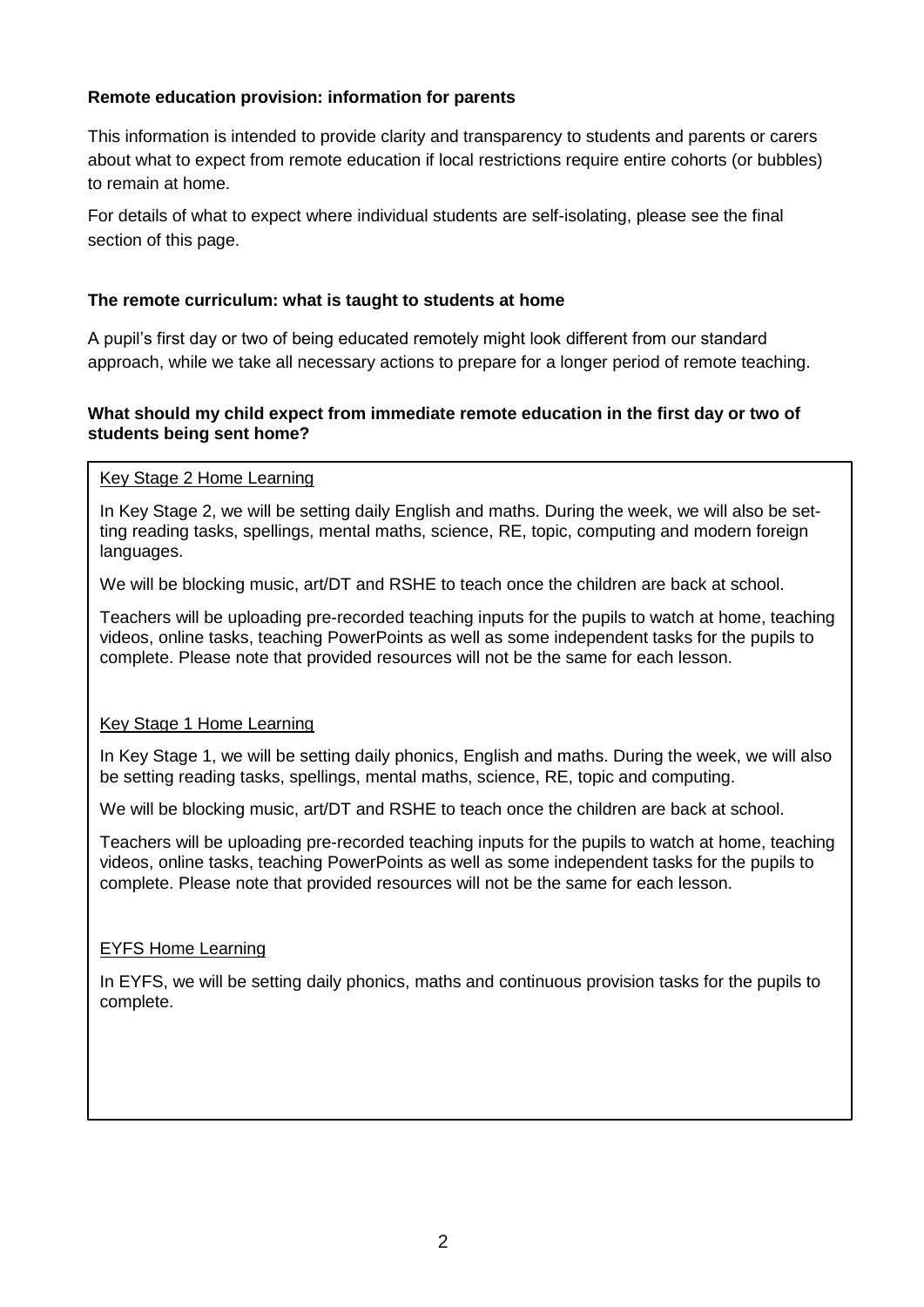#### **Following the first few days of remote education, will my child be taught broadly the same curriculum as they would if they were in school?**

 We teach the same curriculum remotely as we do in the academy. There may amendments to the teaching and learning activities to take into account the fact that pupils are not in school and to relieve pressure on parents. At present (Spring 2021) our plan is to provide additional learning in art, music and PSHE when pupils return their school site for face-to-face learning. Work may be set if needed using the following sources should it not be possible to provide suitable resources that are being used in school: □ White Rose Maths including teaching videos  $\Box$  Twinkl □ Literacy Shed □ Classroom Secrets □ Oak National Academy □ Letter and Sounds Home for School- online phonics lessons

# **Remote teaching and study time each day**

#### **How long can I expect work set by the school to take my child each day?**

We expect that remote education (including remote teaching and independent work) will take students broadly the following number of hours each day:

| Primary aged pupils | In KS1 Teachers should aim for at least 3<br>hours a day online learning. |
|---------------------|---------------------------------------------------------------------------|
|                     | In KS2 Teachers should aim for at least 4<br>hours a day online learning. |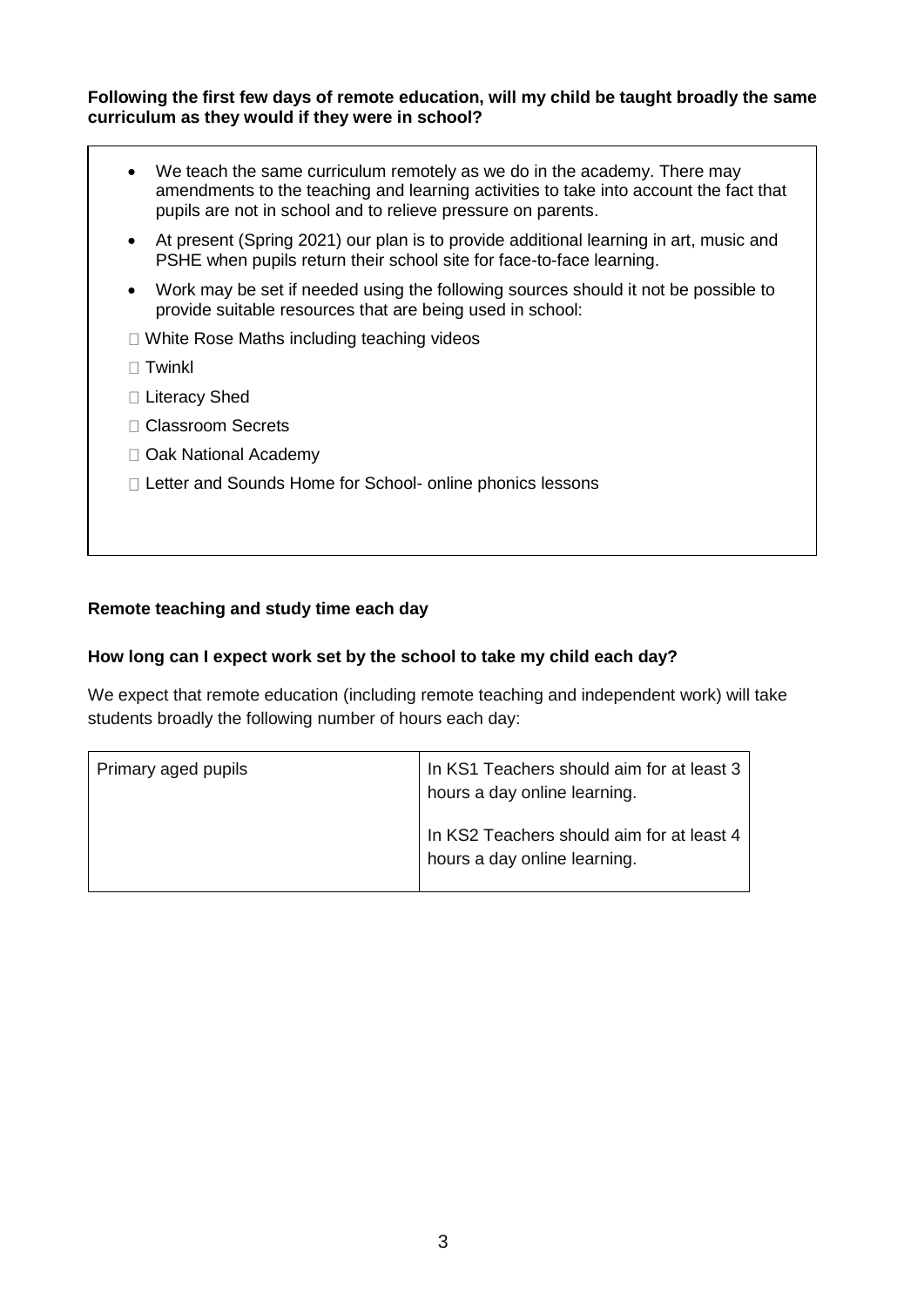# **Accessing remote education**

## **How will my child access any online remote education you are providing?**

Work will be set using our online learning platform SeeSaw and, in some cases, may also be sent via email.

Pupils can complete their work online using the SeeSaw app or in their exercise books.

Photos of the work can then be uploaded on to SeeSaw for class teachers to mark and provide feedback on.

SeeSaw can also be used to send messages to class teachers about your children's work.

Additional information can be found in our Federation guide to using SeeSaw which is available in the remote learning section of the schools website.

## **If my child does not have digital or online access at home, how will you support them to access remote education?**

We recognise that some students may not have suitable online access at home. We take the following approaches to support those students to access remote education:

Each pupil will have a pack of learning resources to support them in their home learning.

In this pack will be the following resources:

- $\checkmark$  4 reading books (for pupils who are scheme readers) and 2 books for children who are not scheme readers
- $\checkmark$  A whole class reading book which work will be set around (not in reception or Year 1)
- $\checkmark$  A maths exercise book
- $\checkmark$  An English book
- $\checkmark$  An exercise book for other subjects
- $\checkmark$  Some class teachers dependent on age may have sent home additional books for your children.

We kindly ask that these books be returned to the school at the end of the lock down period.

We will provide pupils who do not have access to a device (Tablet, laptop, desktop or mobile device), with access to a device.

These will be loaned from the limited academy supplies. If this supply runs out, we will do our very best to source further supplies.

These devices should be returned at the end of any period of remote learning. The device must only be used in line with the agreement signed by parents/carers on collection of the device.

If parents do not have internet access or this is limited, then we will make sure that a paper pack of work will be delivered to the home address.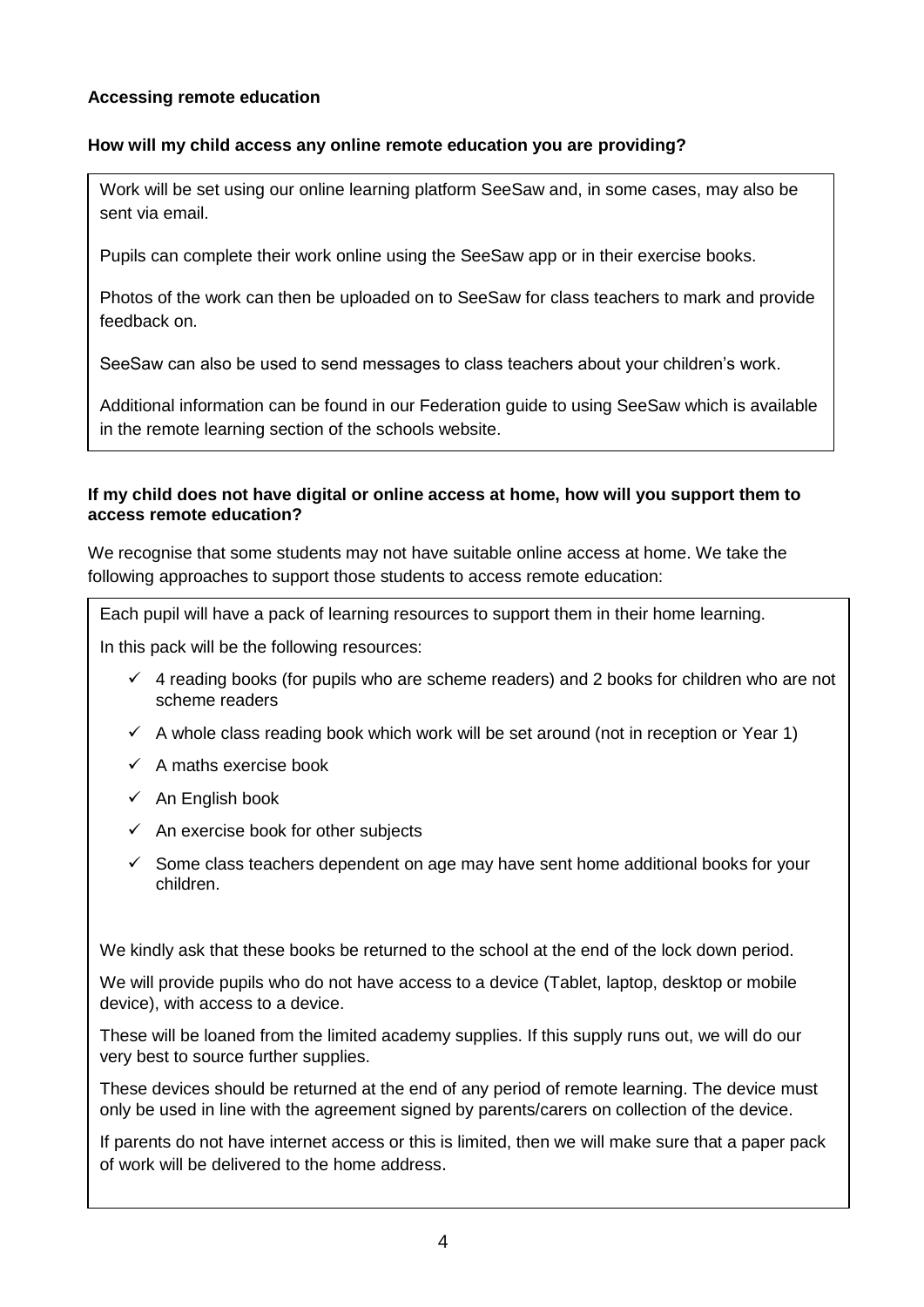# **How will my child be taught remotely?**

We use a combination of the following approaches to teach students remotely:

Starting from Monday, we will be having a daily class meet on Google classroom with the class teacher.

This will allow the teacher and pupils to meet, for work to be explained and questions asked about the work.

Information about how to access your child's Google email account, which is needed to access Google Classroom, will be emailed and can be found on the schools remote learning page of the schools website.

Teachers will be uploading pre-recorded teaching inputs for the pupils to watch at home, teaching videos, online tasks, teaching PowerPoints as well as some independent tasks for the pupils to complete.

Please note that provided resources will not be the same for each lesson.

# **Engagement and feedback**

#### **What are your expectations for my child's engagement and the support that we as parents and carers should provide at home?**

- We expect pupils to follow their timetables in line with the expectations outlined above and in line with each teacher's instructions and guidance given in the Google meets discussion.
- We welcome parents' support in setting routines for each child's education; making sure pupils are up and ready for lessons with online Google meets.
- We are aware that the pressures of combining home learning with work, childcare, household routines and the many other aspects of life in these most unusual times. If, due to anyone or a combination of these competing pressures, it is impossible for your child to attend the Google meet, please discuss this with your child's teacher.
- If time permits, any support you can offer your child in their learning would help with their academic and personal development. In particular: reading to and with your child every day; listening to your child read each day; talking with your child about the work that they are doing and celebrating their successes.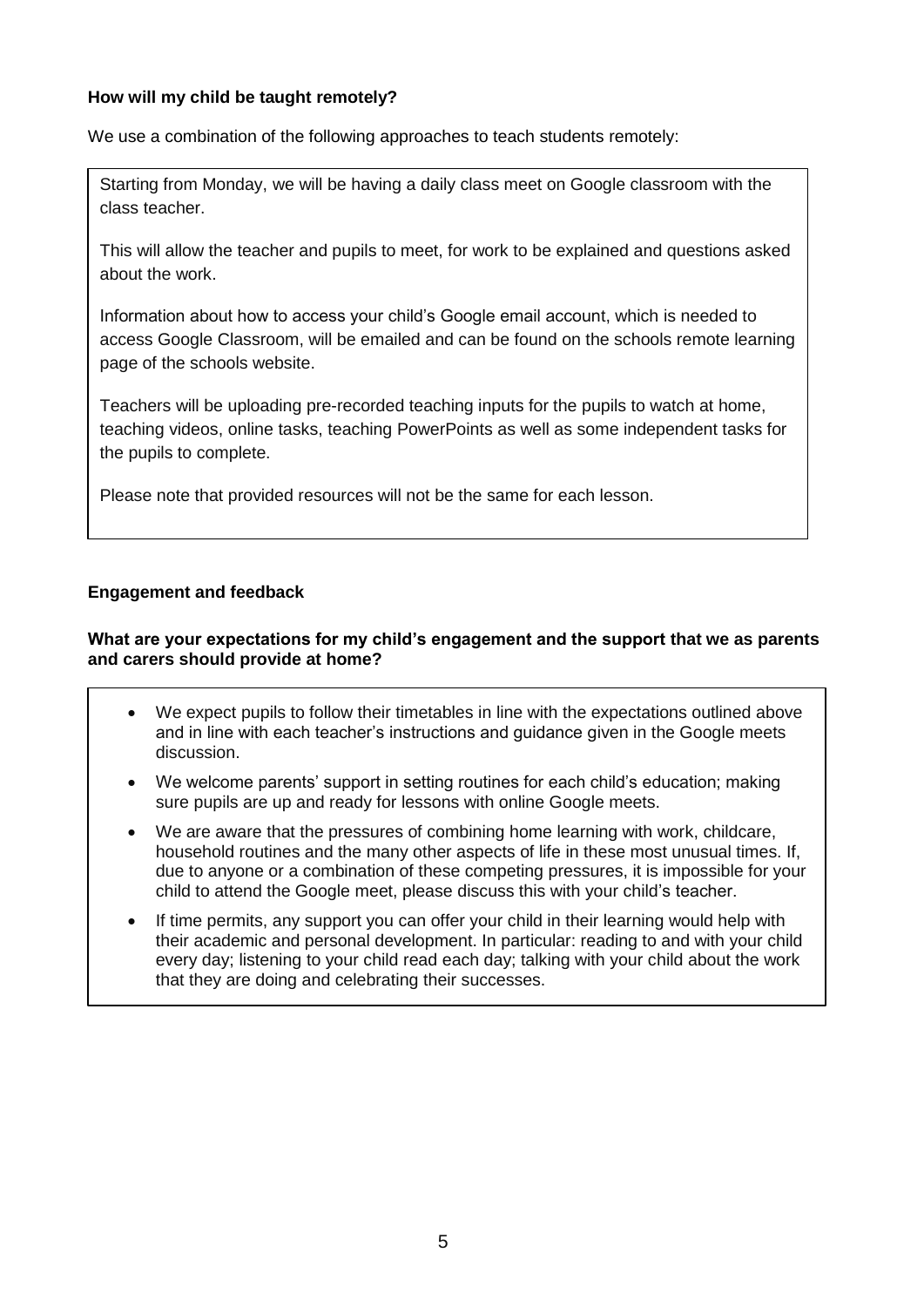## **How will you check whether my child is engaging with their work and how will I be informed if there are concerns?**

- Teachers will register pupils each morning.
- The Seesaw app logs each time a pupil uploads some work. This gives us an easy-tofollow guide to each pupil's work pattern.
- Teachers and senior staff will contact parents of pupils who appear not to be engaging with their work daily.

# **How will you assess my child's work and progress?**

Feedback can take many forms and may not always mean extensive written comments for individual children. For example, whole-class feedback or quizzes marked automatically via digital platforms are also valid and effective methods, amongst many others. Our approach to feeding back on student work is as follows:

- Pupils will receive feedback on their work daily. This will be through the SeeSaw app. The feedback will take a variety of forms:
- A simple 'like'
- A verbal comment
- A written comment
- A group feedback comment and follow up in the next Google meet.

# **Additional support for students with particular needs**

#### **How will you work with me to help my child who needs additional support from adults at home to access remote education?**

We recognise that some students, for example some students with special educational needs and disabilities (SEND), may not be able to access remote education without support from adults at home. We acknowledge the difficulties this may place on families, and we will work with parents and carers to support those students in the following ways:

- Children with an EHCP who are not in school have a weekly scheduled session with a teaching assistant. This session is to allow parents to seek advice and support and provide guidance on the work set.
- Children who require interventions will be offered these remotely.
- We are trialling staff being available online at a given time on an afternoon to provide support in areas where pupils have struggled.